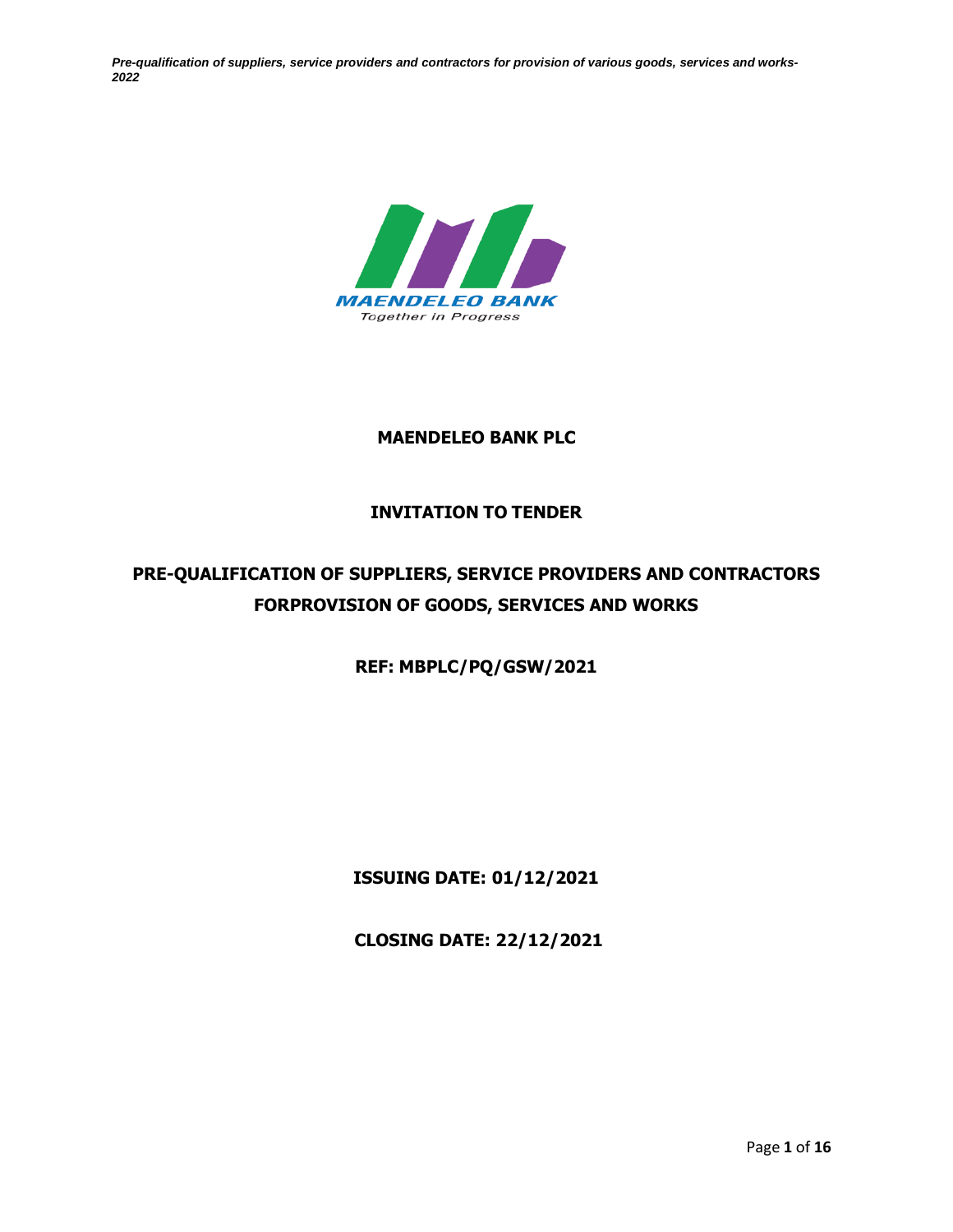# **Table of Contents**

| <b>NOTICE TO INTERESTED SUPPLIERS, SERVICE PROVIDERS AND CONTRACTORS  3</b> |  |
|-----------------------------------------------------------------------------|--|
|                                                                             |  |
|                                                                             |  |
|                                                                             |  |
|                                                                             |  |
|                                                                             |  |
|                                                                             |  |
|                                                                             |  |
|                                                                             |  |
|                                                                             |  |
|                                                                             |  |
|                                                                             |  |
|                                                                             |  |
|                                                                             |  |
|                                                                             |  |
|                                                                             |  |
|                                                                             |  |
|                                                                             |  |
|                                                                             |  |
|                                                                             |  |
|                                                                             |  |
|                                                                             |  |
|                                                                             |  |
|                                                                             |  |
|                                                                             |  |
|                                                                             |  |
|                                                                             |  |
|                                                                             |  |
|                                                                             |  |
|                                                                             |  |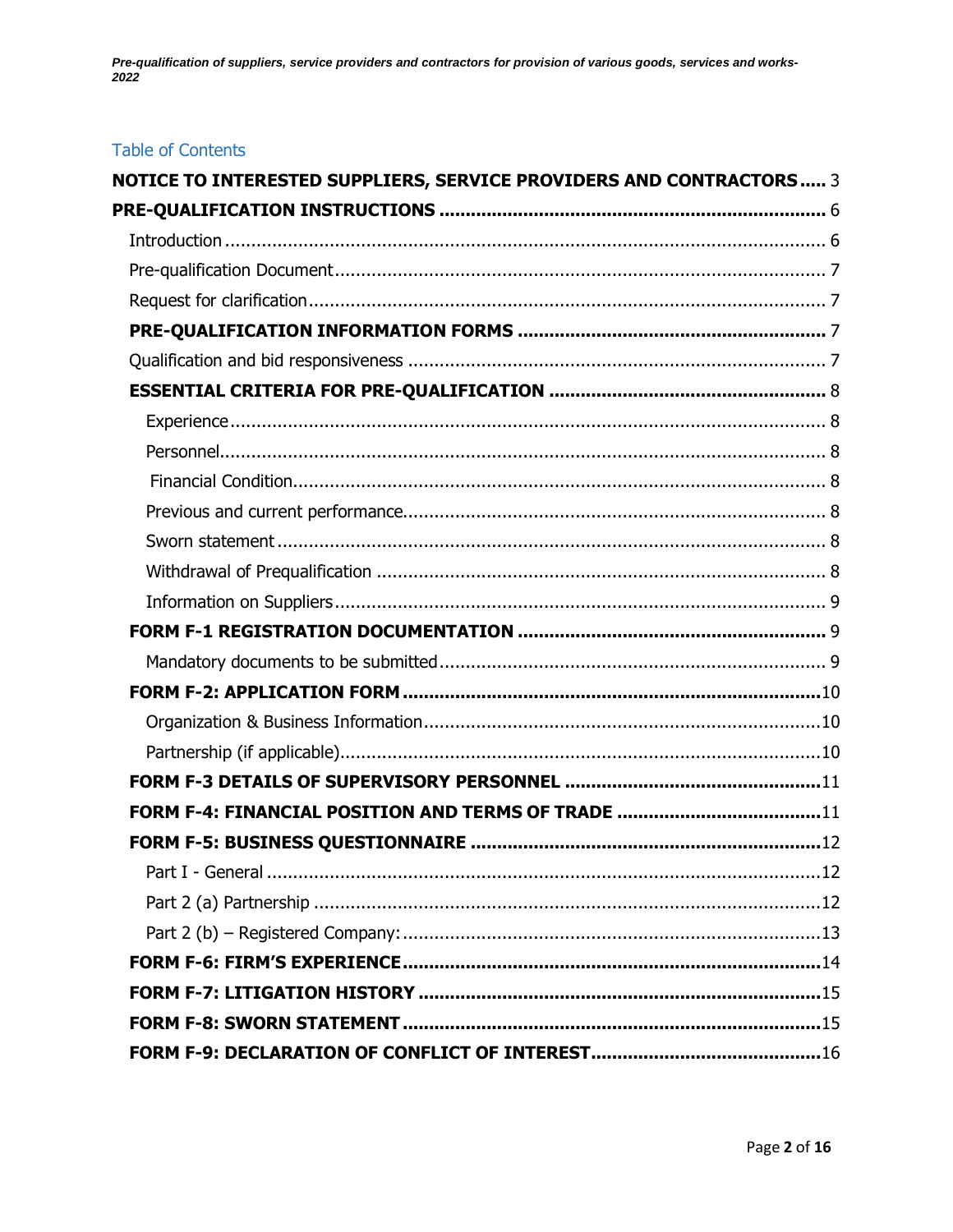# <span id="page-2-0"></span>**NOTICE TO INTERESTED SUPPLIERS, SERVICE PROVIDERS AND CONTRACTORS**

Maendeleo bank Plc invites applications for prequalification from interested and eligible vendors (existing and potential suppliers) for the supply of goods, works and services of various categories as detailed on the following section.

| <b>CATEGORY A: GOODS</b> |                             |                                                                                          |
|--------------------------|-----------------------------|------------------------------------------------------------------------------------------|
| S/N                      | <b>CATEGORY REF. NUMBER</b> | <b>DESCRIPTION</b>                                                                       |
| $\mathbf{1}$             | MBPLC/PQ/G/01/2021          | Supply of stationery and office furniture.                                               |
| $\overline{2}$           | MBPLC /PQ/G/02/2021         | Supply of ID card, ID Card printers and cashier<br>printers                              |
| 3                        | MBPLC /PQ/G/03/2021         | Supply of Generator fuel (Petrol & Diesel)                                               |
| $\overline{4}$           | MBPLC /PQ/G/04/2021         | Supply, installation and<br>of<br>fire<br>maintenance                                    |
|                          |                             | appliances/fire hydrants and safety tools                                                |
| 5                        | MBPLC /PQ/G/05/2021         | Supply and maintenance of curtains and curtain                                           |
|                          |                             | blinds                                                                                   |
| 6                        | MBPLC /PQ/G/06/2021         | Supply and installation of Air conditioners                                              |
| $\overline{7}$           | MBPLC /PQ/G/07/2021         | Supply and installation of Computers, printers and                                       |
|                          |                             | Computer accessories.                                                                    |
| 8                        | MBPLC /PQ/G/08/2021         | Printing and supply of cheques and security papers                                       |
| 9                        | MBPLC /PQ/G/09/2021         | Supply of Tv, refrigerators and related electrical                                       |
|                          |                             | appliances                                                                               |
| 10                       | MBPLC /PQ/G/10/2021         | Printing and Supply of promotion materials, internal<br>and external signage, bank forms |
| 11                       | MBPLC /PQ/G/11/2021         | Supply of cheque scanners                                                                |
| 12                       | MBPLC /PQ/G/12/2021         | Supply of POS and PIN pad devices                                                        |
| 13                       | MBPLC /PQ/G/13/2021         | Supply of note counters and currency sorter machines                                     |
| 14                       | MBPLC /PQ/G/14/2021         | Supply, installation and commissioning of servers and                                    |
|                          |                             | network equipment                                                                        |
| 15                       | MBPLC /PQ/G/15/2021         | Supply, installation and commissioning generators                                        |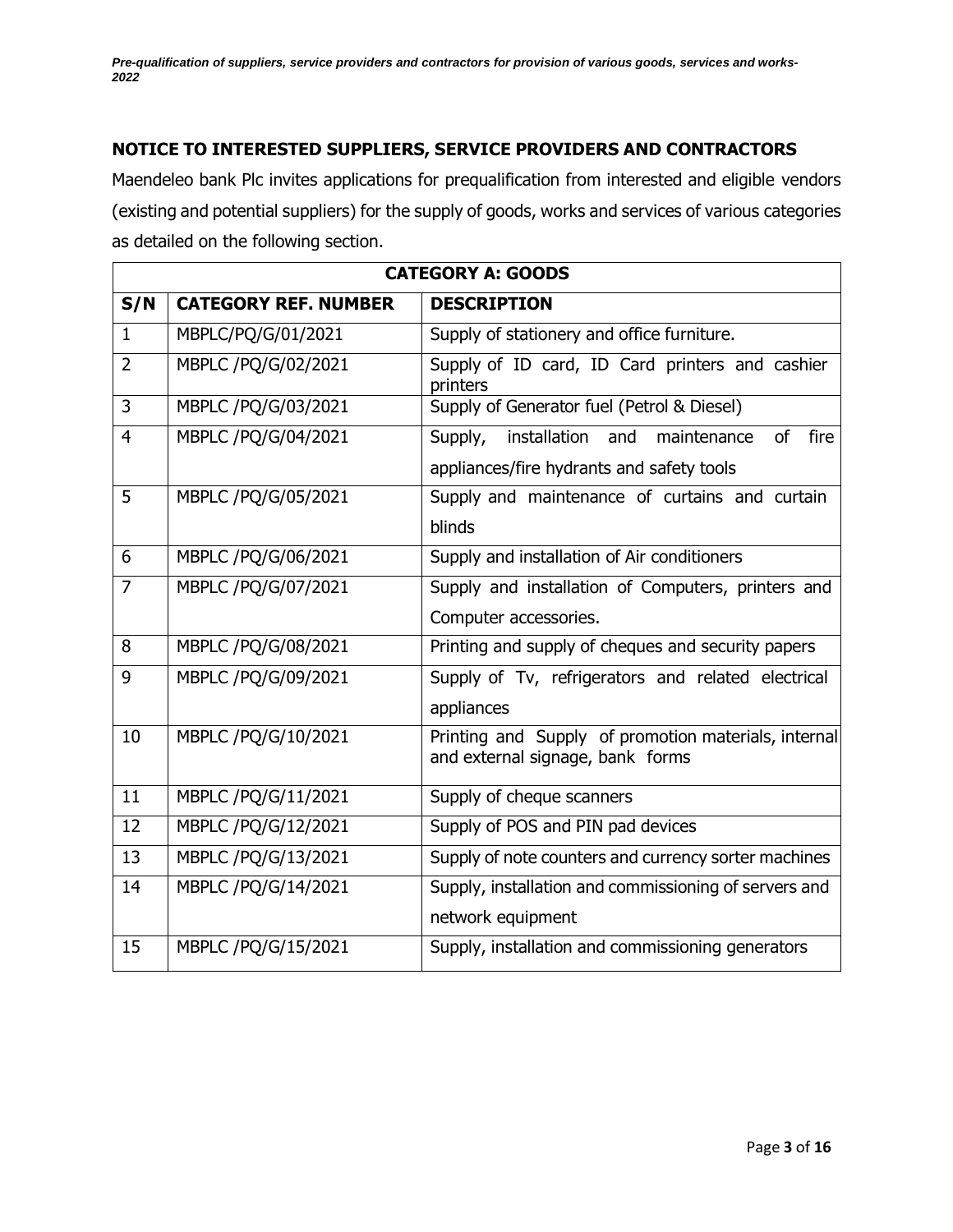|     | <b>CATEGORY B: SERVICES</b> |                                                        |  |
|-----|-----------------------------|--------------------------------------------------------|--|
| S/N | <b>CATEGORY REF. NUMBER</b> | <b>DESCRIPTION</b>                                     |  |
| 17  | MBPLC /PQ/S/NC/01/2021      | Provision of electrical maintenance services           |  |
| 18  | MBPLC /PQ/S/NC/03/2021      | Provision of clearing and forwarding services          |  |
| 19  | MBPLC /PQ/S/NC/04/2021      | Décor' including hiring of tents, tables, chairs and   |  |
|     |                             | accessories                                            |  |
| 20  | MBPLC /PQ/S/NC/05/2021      | Security Guard Services and Intruder Alarms            |  |
| 21  | MBPLC /PQ/S/NC/06/2021      | Supply, repair and maintenance of air conditioners     |  |
| 22  | MBPLC /PQ/S/NC/07/2021      | PR and Marketing services                              |  |
| 23  | MBPLC /PQ/S/NC/08/2021      | Graphic design services and Digital Marketing services |  |
| 24  | MBPLC /PQ/S/NC/09/2021      | Repair and maintenance of motor vehicles               |  |
| 25  | MBPLC /PQ/S/NC/10/2021      | Transportation, storage and maintenance of materials   |  |
|     |                             | and equipment                                          |  |
| 26  | MBPLC /PQ/S/NC/11/2021      | Courier services                                       |  |
| 27  | MBPLC /PQ/S/NC/12/2021      | Human Resources and recruitment services               |  |
| 28  | MBPLC /PQ/S/NC/13/2021      | Software, website and system development               |  |
| 29  | MBPLC /PQ/S/NC/14/2021      | Network data cabling support and maintenance           |  |
| 30  | MBPLC /PQ/S/NC/15/2021      | Repair and maintenance of premises and plumbing        |  |
|     |                             | system                                                 |  |
| 31  | MBPLC /PQ/S/NC/16/2021      | Supply, repair and maintenance of generators           |  |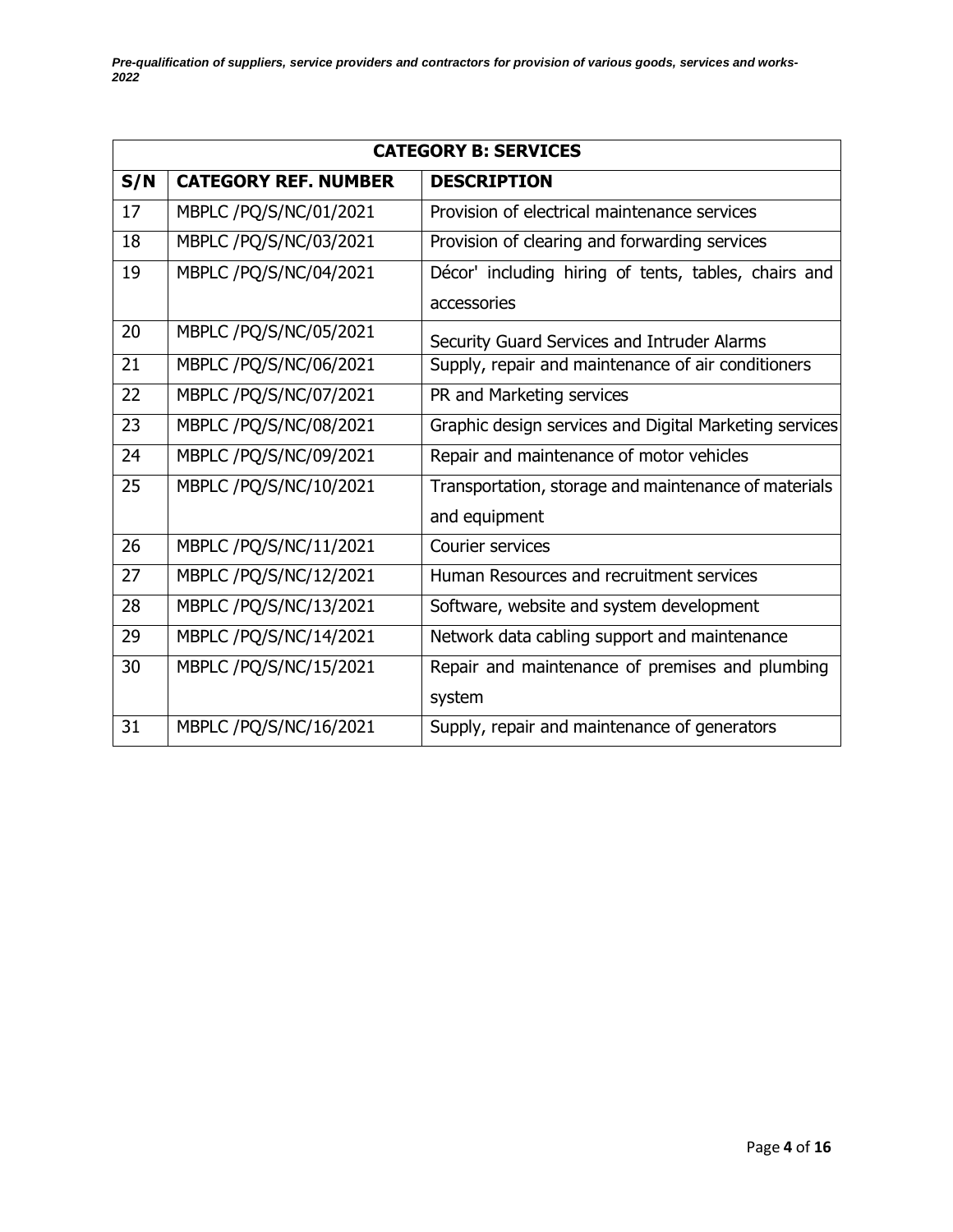| 32                       | MBPLC /PQ/S/NC/17/2021      | IT hardware equipment support and maintenance      |  |  |
|--------------------------|-----------------------------|----------------------------------------------------|--|--|
|                          |                             | services (Computers, Printers, Servers, and UPS)   |  |  |
| 33                       | MBPLC /PQ/S/NC/18/2021      | ATM support and maintenance services               |  |  |
| 34                       | MBPLC /PQ/S/NC/19/2021      | POS maintenance and Support services               |  |  |
| 35                       | MBPLC /PQ/S/NC/20/2021      | Servers and network equipment maintenance and      |  |  |
|                          |                             | Support                                            |  |  |
| 36                       | MBPLC /PQ/S/NC/21/2021      | Network cabling maintenance and Support            |  |  |
| 37                       | MBPLC /PQ/S/NC/22/2021      | <b>Managed Printing Services</b>                   |  |  |
| 38                       | MBPLC /PQ/S/NC/23/2021      | Office equipment maintenance and support (Note     |  |  |
|                          |                             | counters, currency sorters, Note binding machines, |  |  |
|                          |                             | Digital time stamp machines, forex display boards  |  |  |
|                          |                             | $etc.$ )                                           |  |  |
| 39                       | MBPLC /PQ/S/C/01/2021       | Consultancy: Legal services                        |  |  |
| 40                       | MBPLC /PQ/S/C/02/2021       | Building design, architecture and<br>Consultancy:  |  |  |
|                          |                             | construction                                       |  |  |
| 41                       | MBPLC /PQ/S/C/03/2021       | Consultancy: Electrical                            |  |  |
| 42                       | MBPLC /PQ/S/C/04/2021       | <b>Property Valuation Services</b>                 |  |  |
| 43                       | MBPLC /PQ/S/C/05/2021       | Provision of occupational<br>Health,<br>safety and |  |  |
|                          |                             | firefighting<br>consultation<br>training<br>and    |  |  |
|                          |                             | services                                           |  |  |
| 44                       | MBPLC /PQ/S/C/06/2021       | Consultancy: Human resources management            |  |  |
| 46                       | MBPLC /PQ/S/C/07/2021       | Auctioneering and Debt Collection Services         |  |  |
| <b>CATEGORY C: WORKS</b> |                             |                                                    |  |  |
| S/N                      | <b>CATEGORY REF. NUMBER</b> | <b>DESCRIPTION</b>                                 |  |  |

| <b>97 IV</b> | CAILOONI INLI I INOPIDEIN | PLJUNI I IVII                         |
|--------------|---------------------------|---------------------------------------|
| 45           | MBPLC /PQ/W/01/2021       | Building Contractors (Class I-VII)    |
| 46           | MBPLC /PQ/W/02/2021       | Civil works contractors (Class I-VII) |
| 47           | MBPLC /PQ/W/03/2021       | Mechanical contractors (Class I-VII)  |
| 48           | MBPLC /PQ/W/04/2021       | Electrical Contractors (Class I-VII)  |
| 49           | MBPLC /PQ/W/05/2021       | Specialist contractors (Class I-III)  |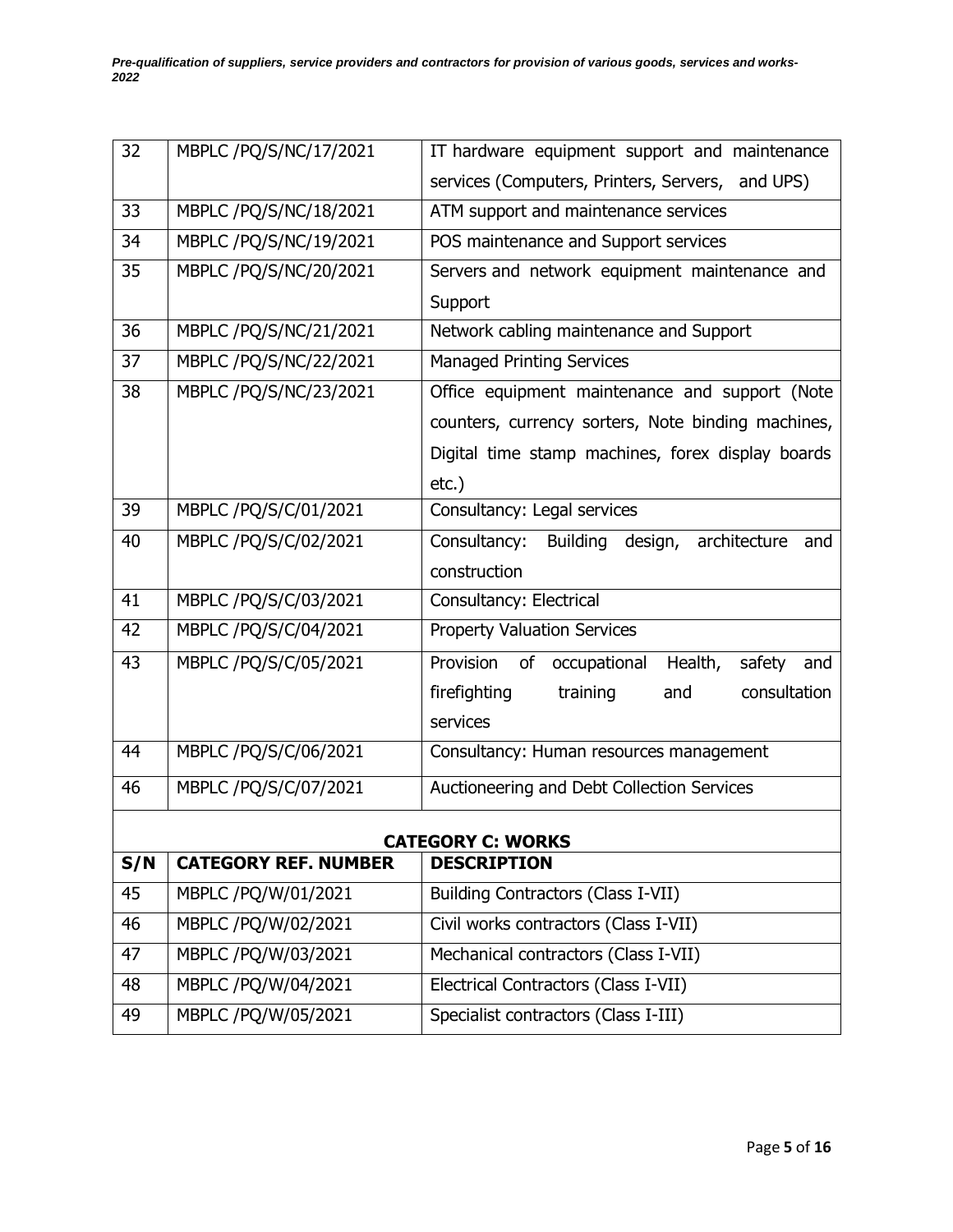The completed pre-qualification documents clearly indicating the category and reference number should be placed inside **a plain** and sealed envelope. Each category MUST be submitted in a separate envelope and the envelope clearly labelled as below:

**PRE-QUALIFICATION OF SUPPLIERS, SERVICE PROVIDERS AND CONTRACTORS: CATEGORY DESCRIPTION… (e.g. CATEGORY C/WORKS/ELECTRICAL CONTRACTORS MBPLC/C/W/04/2021) and addressed to; Head of Human Resources and Administration. Maendeleo Bank Plc. Luther House, Sokoine Drive, P. O. Box 216 Dar es Salaam, Tanzania.**

A complete set of Pre-Qualification Document(s) shall be purchased by interested Applicant on submission of a written application letter to the address given above and upon payment of a nonrefundable fee of TZS 50,000/= (fifth thousand shillings only) for the Pre-Qualification document. Payment should be made to: (Account name: **COMMISSION RECEIVED FROM TENDER BID**, Account number: **30400041**) at any branch of **MAENDELEO BANK PLC** and Payment slip should be submitted with Pre-Qualification Documents(s)

Proposal must be submitted not later than 22/12/2021 at 1500hrs EAT.Proposal must be hand delivered and dropped at tender box located at the main reception at Maendeleo Bank Plc head office lofated at

#### **Luther House, Sokoine**

**Drive,**

## **Dar es Salaam, Tanzania**.

Maendeleo Bank Plc reserves the right to accept or reject any or all bids and is not bound togive any reasons for its decision.

## <span id="page-5-0"></span>**PRE-QUALIFICATION INSTRUCTIONS**

#### <span id="page-5-1"></span>**Introduction**

Maendeleo Bank Plc invites applications from interested and eligible suppliers for pre-qualification for provision of various services, works and supply of goods.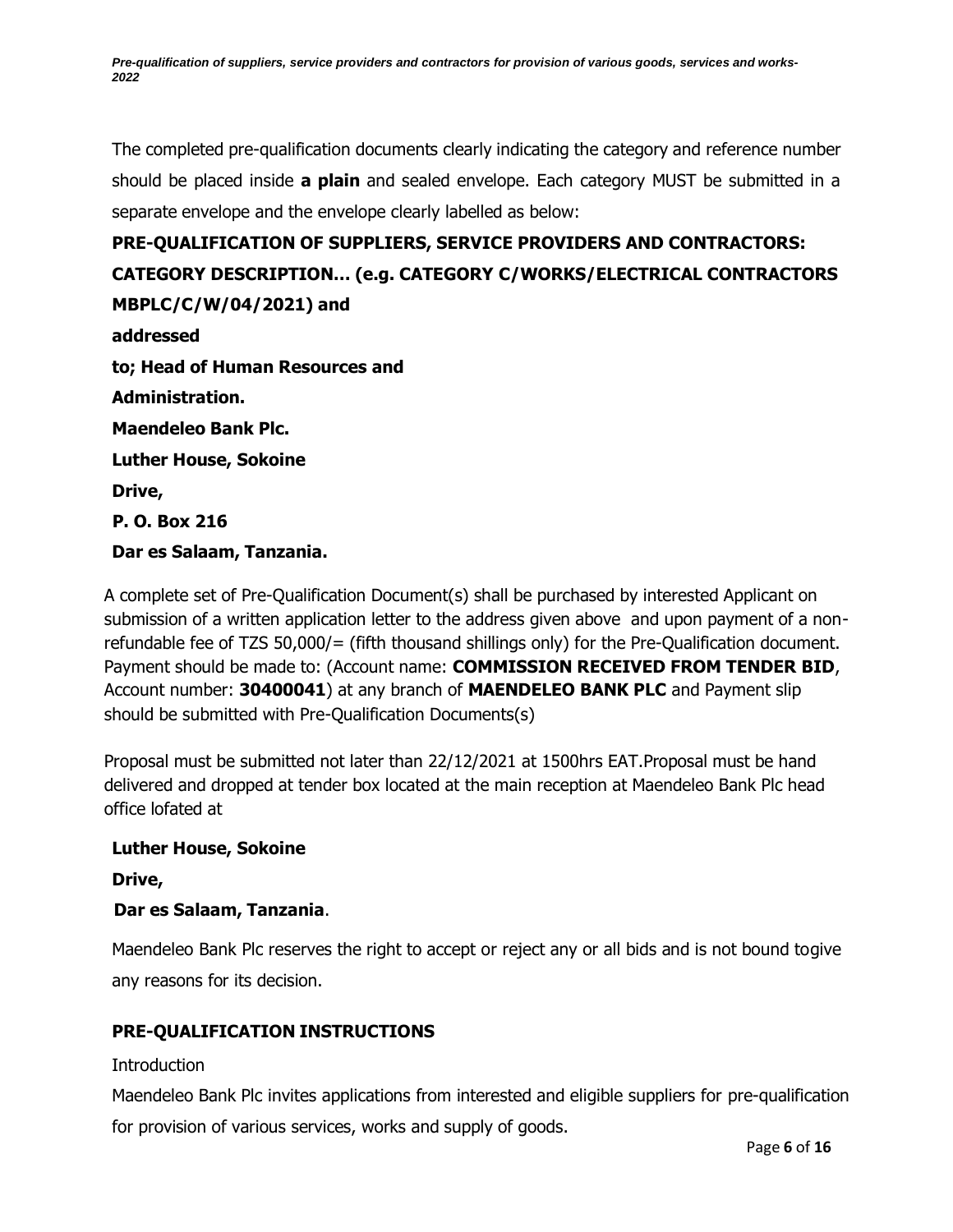Suppliers registered by the registrar of companies and business names under the Laws of Tanzania are invited to submit their documents so that they may be pre-qualified for submission of quotations/proposals.

Bids may be submitted for single or multiple categories. Prospective suppliers are required to supply mandatory information for pre-qualification i.e. potential suppliers/contractors must demonstrate the willingness and commitment to meet the pre-qualification criteria.

#### <span id="page-6-0"></span>**Pre-qualification Document**

This document includes questionnaire forms and documents required to be filled and submitted by prospective suppliers. In order to be considered for pre-qualification, prospective suppliers must submit all the information herein requested and any bidder who does not meet all the relevant mandatory requirements will be disqualified.

Maendeleo bank Plc reserves the right to request submission of additional information from prospective bidders.

#### <span id="page-6-1"></span>**Request for clarification**

Enquiries that may arise from this invitation should be addressed to [procurement@maendeleobank.co.tz](mailto:procurement@maendeleobank.co.tz) **not later than 10/12/2021 2021 at 1500hrs**.

#### <span id="page-6-2"></span>**Pre-Qualification Information Forms**

Questionnaires/forms F-1, F-2, F-3, F-4, F-5, F-6, F-7, F-8 and F-9 are to be completed by prospective suppliers/contractors who wish to be pre-qualified.

Prequalification application forms which are not completely filled and submitted in the prescribed manner will not be considered. All the documents that form part of the proposal must be written in English and in blue /black ink.

#### <span id="page-6-3"></span>**Qualification and bid responsiveness**

It is understood and agreed that the pre-qualification data on prospective bidders is to be used by Maendeleo bank Plc in determining, according to its sole judgment and discretion, the qualifications of prospective bidders to perform in respect to the tender Category as described by the client.

Prospective bidders will not be considered qualified unless in the judgment of Maendeleo bank Plc they possess capability, experience, qualified personnel available and suitability of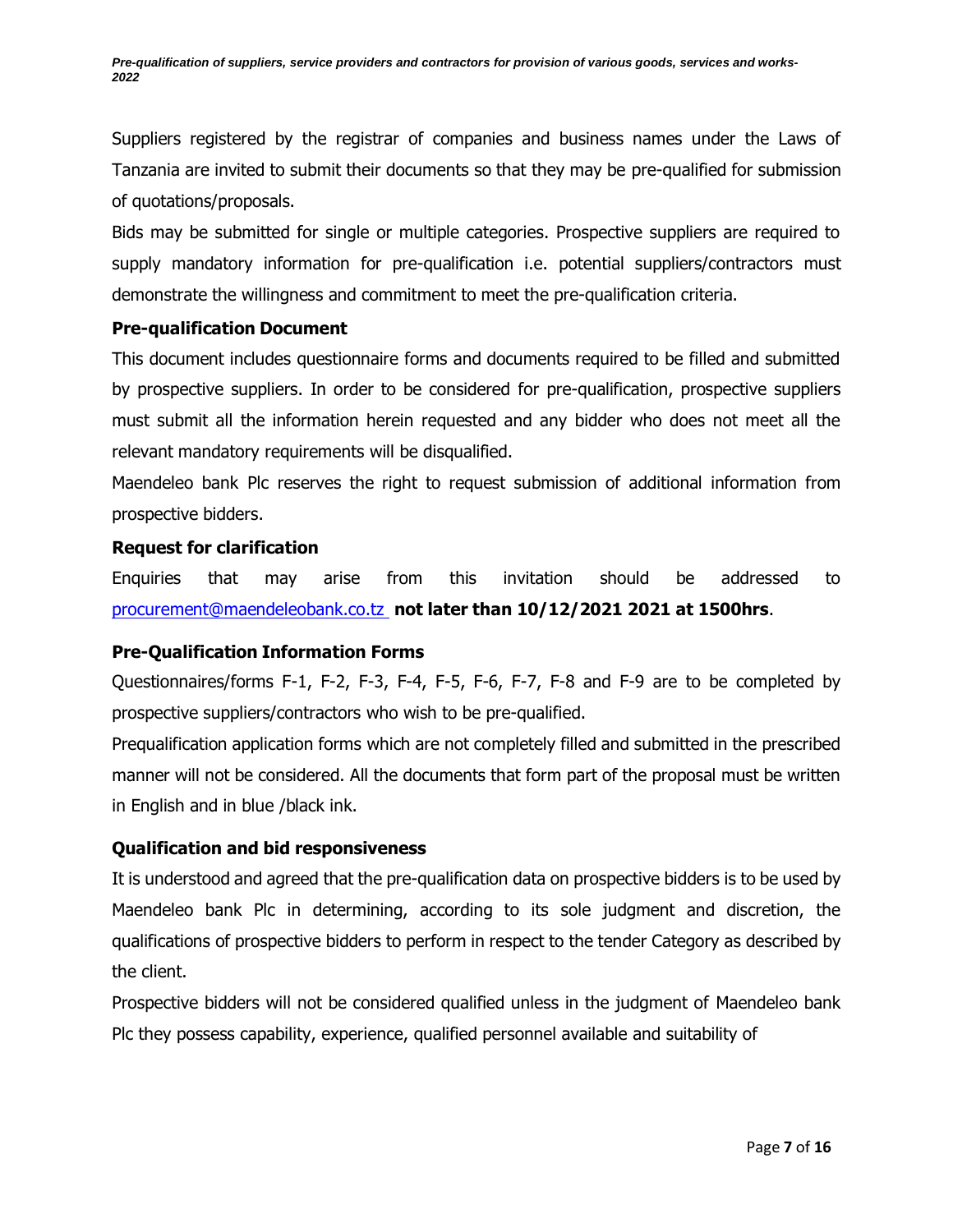Equipment and net current assets or working capital sufficient to satisfactorily execute the contract for goods/services.

#### <span id="page-7-0"></span>**Essential Criteria for Pre-qualification**

#### <span id="page-7-1"></span>**Experience**

Prospective bidders shall have at least 2 years' experience in the supply of goods, services or execution of works and should show competence, willingness and capacity to service awarded contract (s).

Additionally, prospective supplier should show special experience and capability to organize supply and delivery of items, or services at short notice.

#### <span id="page-7-2"></span>**Personnel**

Information and CV of key personnel for individual or group to execute the contract must be indicated in form F-3.

#### <span id="page-7-3"></span>**Financial Condition**

The Supplier's financial condition will be determined by latest financial statement submitted with the prequalification documents as well as letters of reference from their bankers.

Regarding suppliers / contractors credit position. Potential suppliers/contractors will be prequalified on the satisfactory information given on Form F-4.

#### <span id="page-7-4"></span>**Previous and current performance**

Previous and current performance will be given due consideration in pre-qualifying suppliers. Reference letters from past and current clients should be included in Form F-6 (at least from three organizations- attach copy of LPO/Contract)

#### <span id="page-7-5"></span>**Sworn statement**

Application for prequalification must include a sworn statement (Form F-8) by the tenderer ensuring the accuracy of the information given.

#### <span id="page-7-6"></span>**Withdrawal of Prequalification**

Should a condition arise between the time the firm is pre-qualified to bid and the bid opening date which could substantially change the performance and qualification of the bidder or the ability to perform such as but not limited to bankruptcy, change in ownership or new commitments, then Maendeleo bank Plc reserves the right to reject the tender from such a bidder even thoughthey have been initially pre-qualified.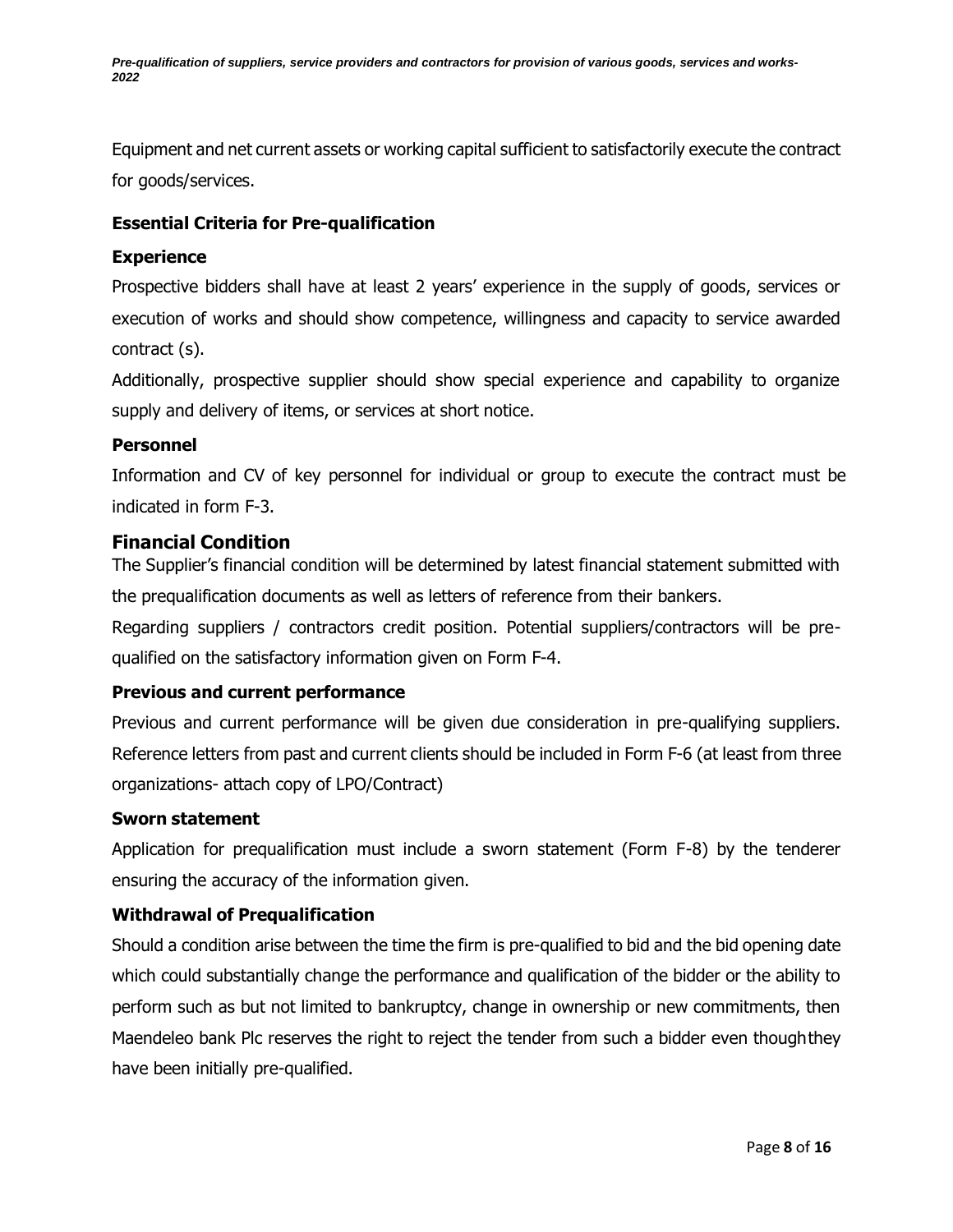## <span id="page-8-0"></span>**Information on Suppliers**

The firm must have a fixed business premise and must be registered in Tanzania, with certificate of registration, Incorporation/Memorandum and Articles of Association, certified copies of which must be submitted.

The firm must show proof that it has paid all its statutory obligations and have a current Tax clearance certificate or any other relevant certificate.

The firm must declare any conflict of interest in relation to any member of staff of Maendeleo bank Plc

Any effort by the tenderer to influence Maendeleo bank Plc in the tender evaluation, tender, comparison or contract award decisions may result in the rejection of the tenderers' tender.

## <span id="page-8-1"></span>**FORM F-1 REGISTRATION DOCUMENTATION**

#### <span id="page-8-2"></span>**Mandatory documents to be submitted:**

1. Certified copy of Certificate of Registration/Incorporation of Business Name.

- 2. Certified Copy of TIN Certificate of firm/company/individual from Tanzania Revenue Authority.
- 3. Certified copy of valid tax Clearance Certificate from Tanzania Revenue Authority
- 4. Certified copy of valid trade License, business licenses and approvals from relevant authorities such as TIRA, BOT, CRB, TFDA and TBS
- 5. Certified copy of registration certificate as a contractor by Contractors Registration Board (CRB) where applicable.

6. Recommendation letters from recent clients (preferably three or more). The letters should berecent and not issued before this invitation.

- 7. Certified copy of Practicing Certificate for all professionals
- 8. Copy of Memorandum of Understanding and/or articles of Association

Three (3) marks each for every requirement where applicable

- 9. Power of Attorney
- 10. Lease agreement/ Title deed for the business premise (s)
- 11. Company profile
- 12. Conflict of interest declaration
- 13. Audited financial statements for the recent two years (From 2017)
- 14. Reference letter (s) from the banker (s)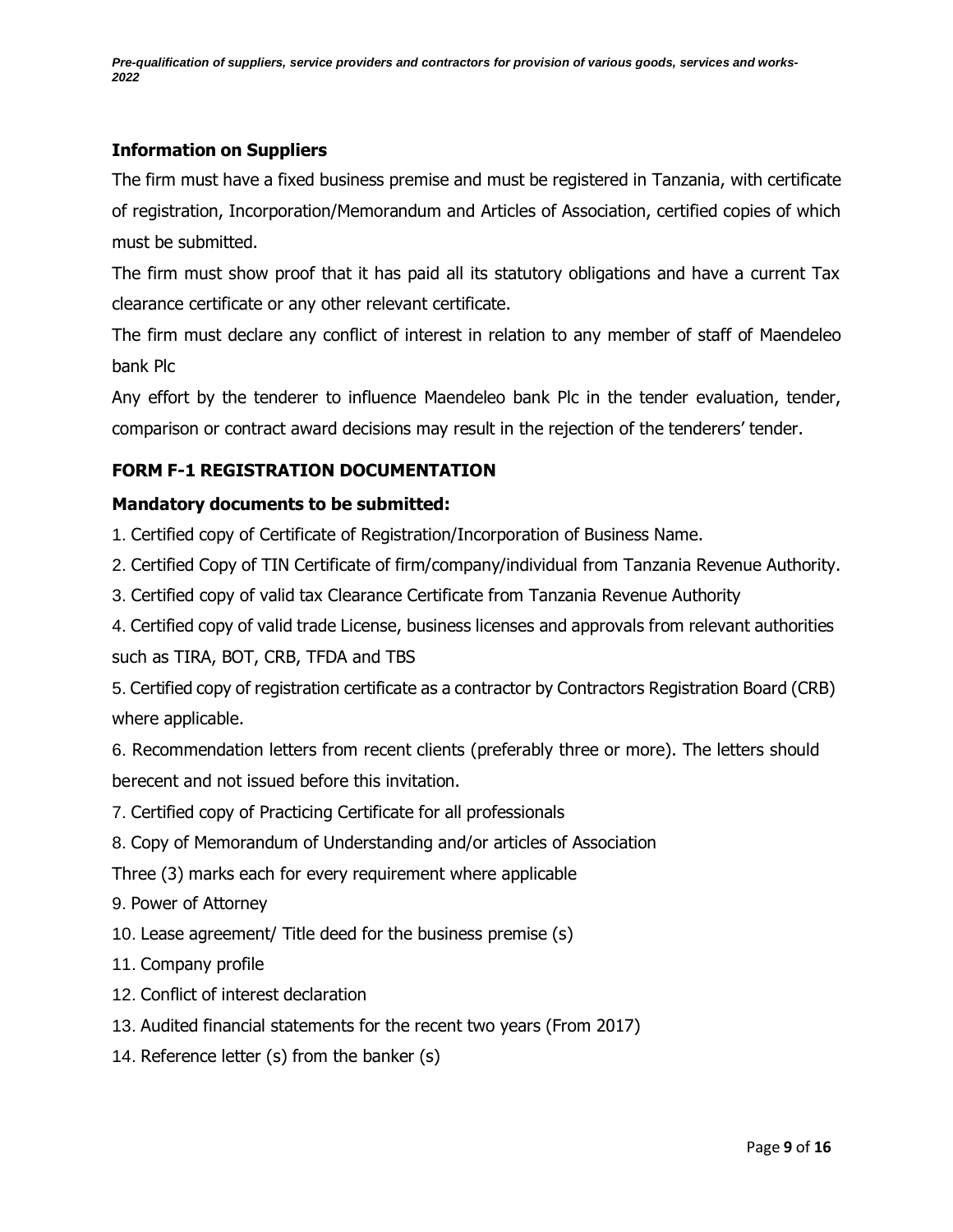# <span id="page-9-0"></span>**FORM F-2: Application Form**

<span id="page-9-2"></span><span id="page-9-1"></span>

| <b>Organization &amp; Business Information</b>                                             |
|--------------------------------------------------------------------------------------------|
|                                                                                            |
|                                                                                            |
|                                                                                            |
|                                                                                            |
|                                                                                            |
|                                                                                            |
| <b>Partnership (if applicable)</b>                                                         |
|                                                                                            |
|                                                                                            |
| 4. Enclose copy of organization chart of the firm indicating the main fields of activities |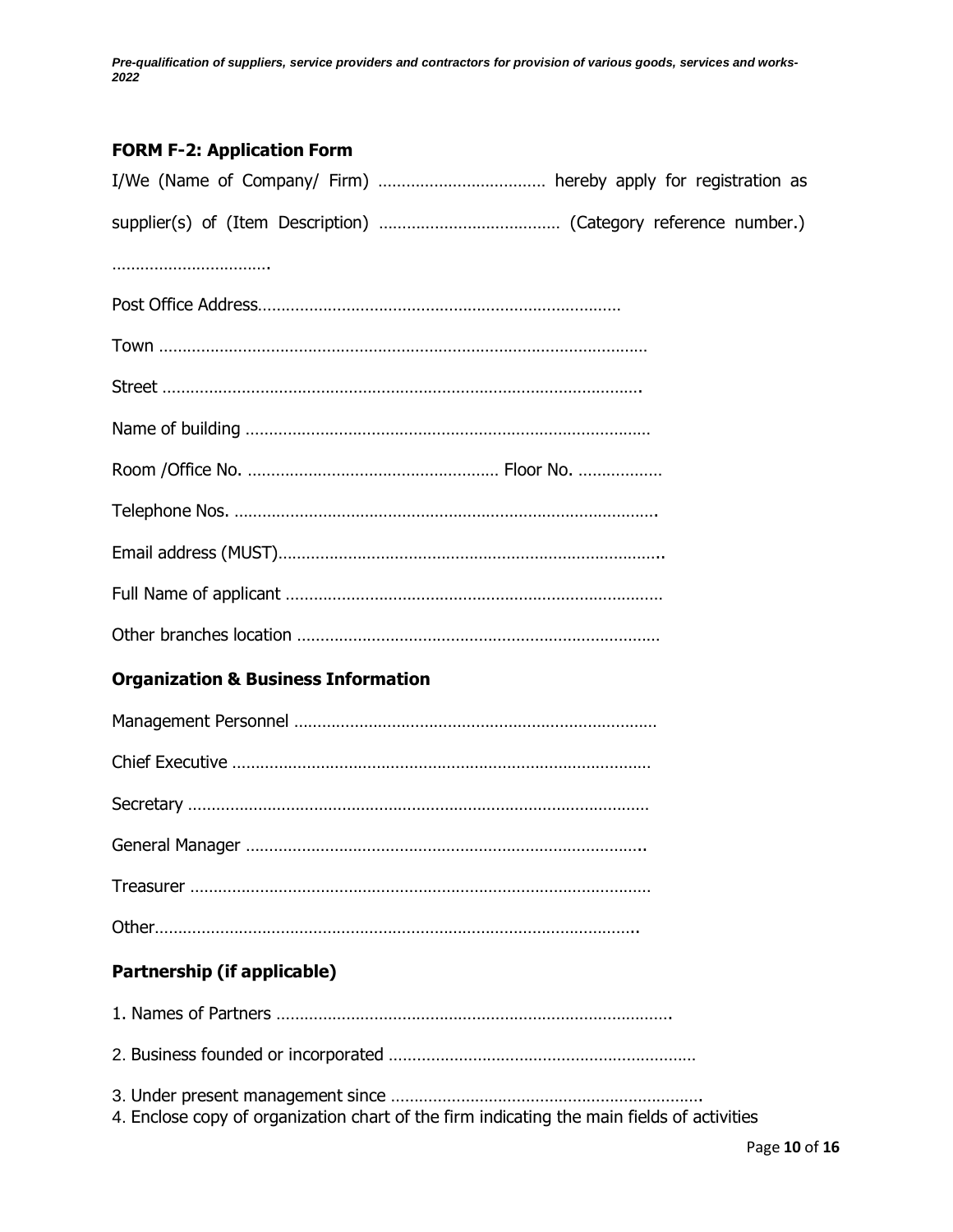# <span id="page-10-0"></span>**FORM F-3 DETAILS OF SUPERVISORY PERSONNEL**

| (Attach Certificates if any)                                |
|-------------------------------------------------------------|
| Length of service with Contractor or Supplier position held |
|                                                             |
|                                                             |

(Attach copies of certificates of at least 2 key personnel in the organization)

# <span id="page-10-1"></span>**FORM F-4: FINANCIAL POSITION AND TERMS OF TRADE**

- (1) Attach a copy of the most recent two years audited accounts (From 2017 and above)
- (2) Attach letters of recommendation from the firm's bankers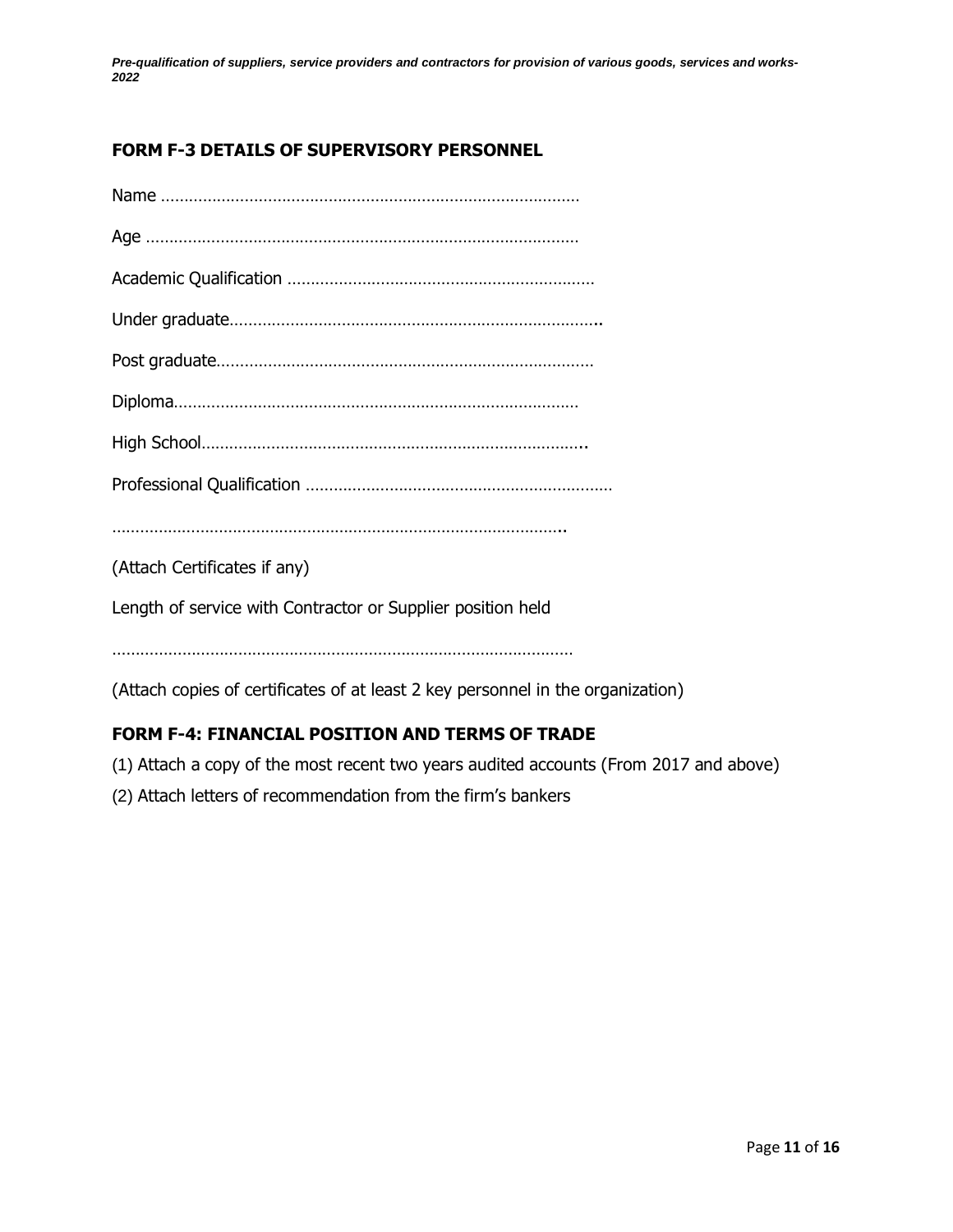# <span id="page-11-0"></span>**FORM F-5: BUSINESS QUESTIONNAIRE**

You are requested to give the particulars indicated in Part I and either Part 2 (a) or 2 (b, whichever applies to your type of business.

## <span id="page-11-1"></span>**Part I - General**

<span id="page-11-2"></span>

| Date |                                       |                                                                      |
|------|---------------------------------------|----------------------------------------------------------------------|
|      |                                       | Maximum value of business which you can handle at any one time: Tshs |
|      |                                       |                                                                      |
|      |                                       |                                                                      |
|      |                                       |                                                                      |
|      | Bank Currency                         |                                                                      |
|      | Part 2 (a) Partnership                |                                                                      |
|      | Given details of partners as follows: |                                                                      |
|      |                                       |                                                                      |
|      |                                       |                                                                      |
|      |                                       |                                                                      |
|      |                                       |                                                                      |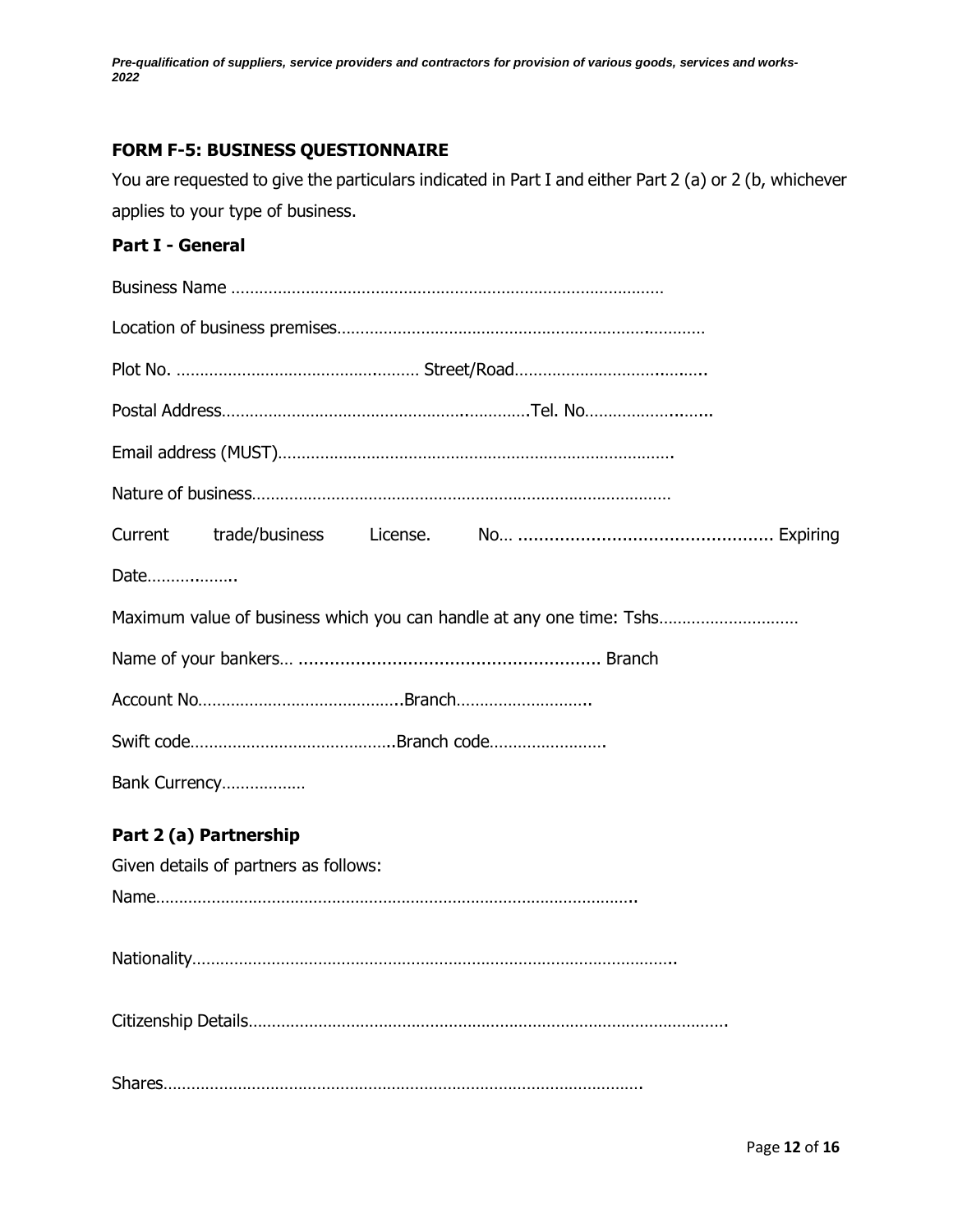# <span id="page-12-0"></span>**Part 2 (b) – Registered Company:**

| State the nominal and issued capital of company |
|-------------------------------------------------|
|                                                 |
|                                                 |
| Given details of all directors as follows;      |
|                                                 |
|                                                 |
|                                                 |
|                                                 |
|                                                 |
|                                                 |
|                                                 |
|                                                 |
|                                                 |
|                                                 |
|                                                 |
|                                                 |
|                                                 |
|                                                 |
|                                                 |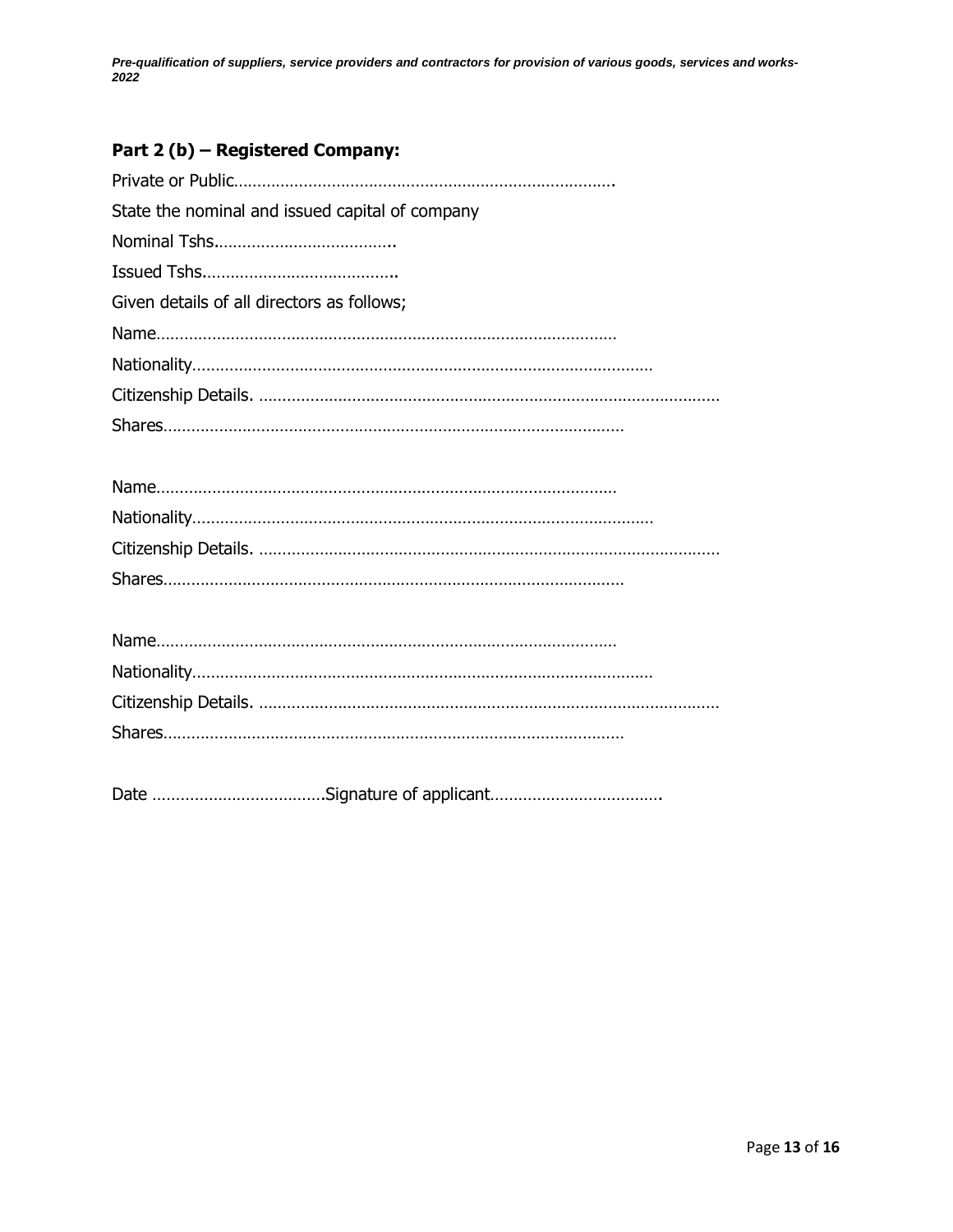## <span id="page-13-0"></span>**FORM F-6: FIRM'S EXPERIENCE**

Names of clients and contract/order value for the last three years

#### **Name of 1 st Client (organization**

Name of Client (organization) ……………………………………………………… Address of Client (organization) …………………………………………………… Name of Contact Person at the client (organization) ………………………………. Telephone No. of Client ……………………………………………………………. Value of Contract …………………………………………………………………… Duration of Contract (date) …………………………………………………………. (Attach documental evidence of existence of contract) **Name of 2nd Client (organization)** Name of Client (organization) ……………………………………………………… Address of Client (organization) …………………………………………………… Name of Contact Person at the client (organization) ………………………………. Telephone No. of Client ……………………………………………………………. Value of Contract …………………………………………………………………… Duration of Contract (date) …………………………………………………………. (Attach documental evidence of existence of contract) **Name of 3 rd Client (organization)** Name of Client (organization) ………………………………………………………. Address of Client (organization) ……………………………………………………. Name of Contact Person at the client (organization) ………………………………………………………………………… Telephone No. of Client …………………………………………………………….. Value of Contract …………………………………………………………………… Duration of Contract (date) …………………………………………………………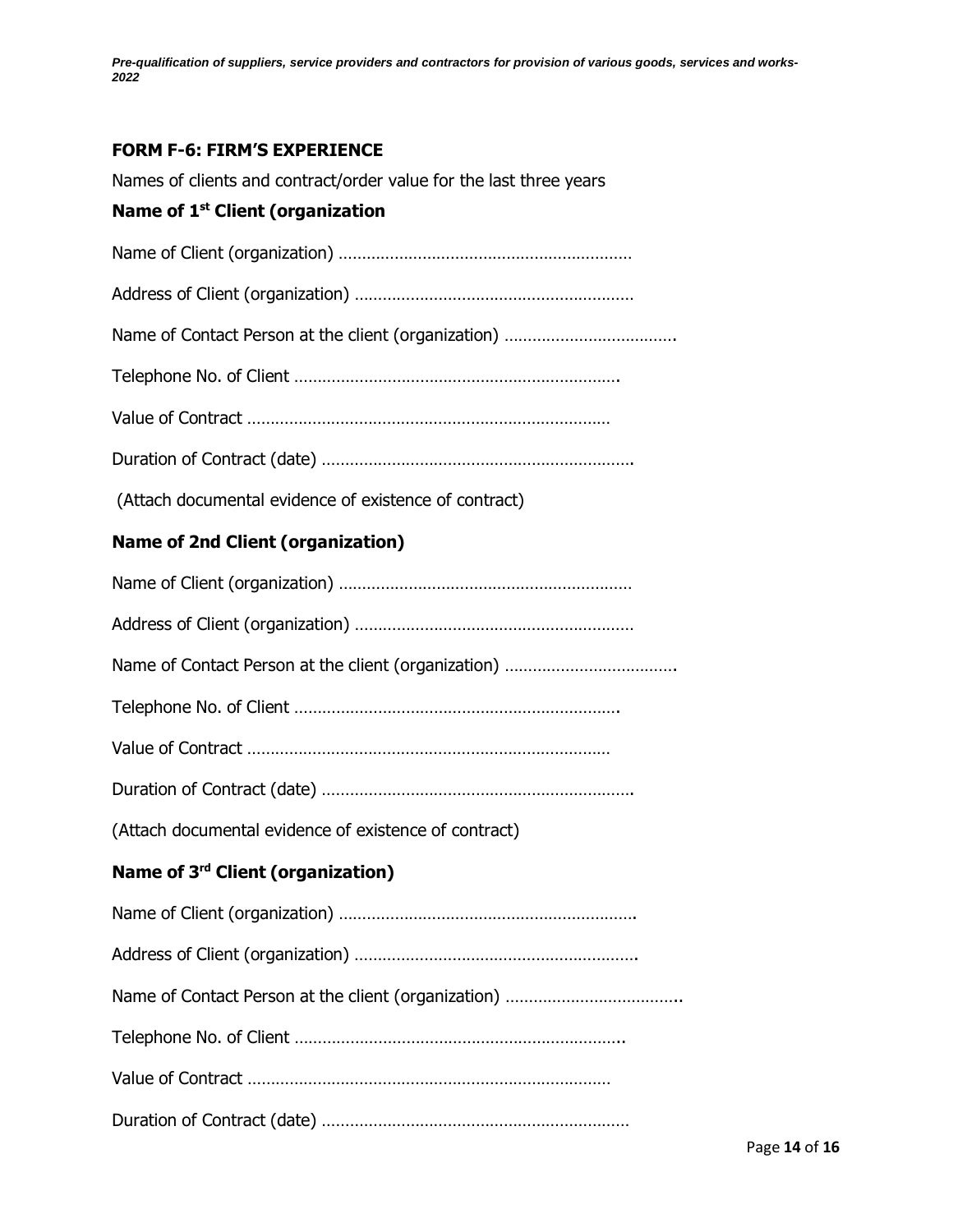(Attach documental evidence of existence of contract / Purchase order)

#### <span id="page-14-0"></span>**FORM F-7: LITIGATION HISTORY**

Contractors/Suppliers should provide information on any history of litigation or arbitration resulting from contracts executed in the last five years or currently under execution.

Year: ……………………………………

Award for or against: ………………………………………………………………………….

Name of client: ……………………………………………………………………………………..

Cause of disputed amount: …………………………………………………………………….

Litigation and matter in dispute (current value, Tshs. Equivalent):

………………………………………………………………………………………

#### <span id="page-14-1"></span>**FORM F-8: SWORN STATEMENT**

Having read the pre-qualification instructions, we/I hereby state:

a. The information furnished in our application is accurate to the best of our knowledge.

b. That in case of being pre-qualified we acknowledge that this grants us the right

toparticipate in due time in the submission of a tender or quotation on the basis of

provisions in the tender or quotation documents to follow.

c. We enclose all the required documents and information required for the

pre-qualification evaluation.

Date: …………………………………………………………………………….

Applicant's Name: ……………………………………………………………

Represented by: ………………………………………………………………

Signature: ………………………………………………………………………

(Full name and designation of the person signing and stamp or seal)